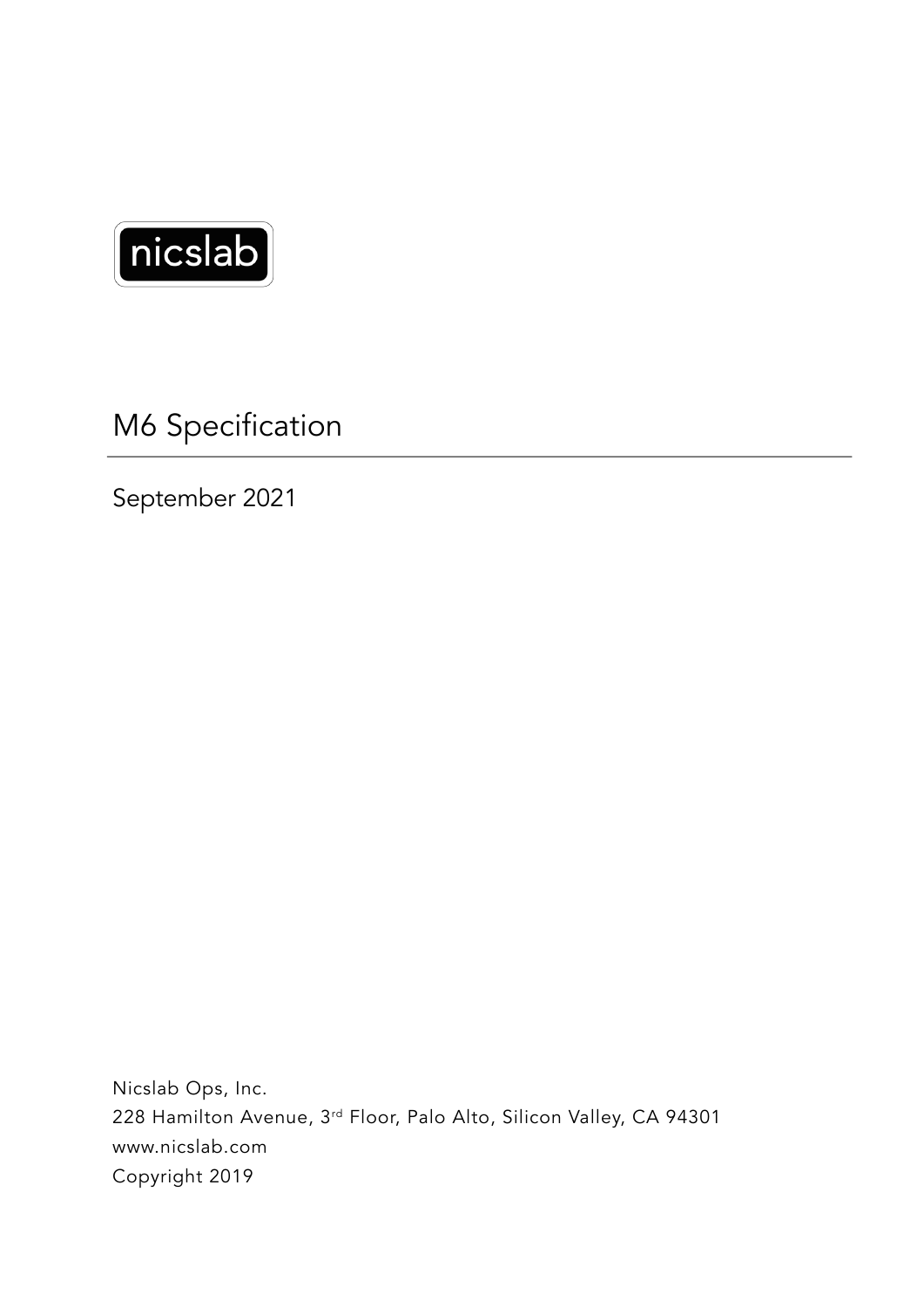

## 1. Multi-connectors Details

Multi-connector for XPOW is designed to have flexibility and reconfigurability of the main system. There are several versions of multi-connector. Please check your multi-connector version.

For type 6 or M6 multi-connector, as shown in Fig. 1 and Fig. 2, callouts from A – R (detail described in Table 1) corresponds to all the configurations in order to be connected to the device under test (DUT). Points A, B, C, D are the connector to be connected to DUT. The reconfiguration pins are at points J, I, H, G, F, E (group 1) and P, O, N, M, K, and L (group 2). These two groups are separated and required to be connected using jumper wire acting as a reconfiguration arrangement. Point  $Q$  is the signal checkpoints and S is the ground. These pin checkpoints are used for checking the voltage output or connection using a multimeter. For channel outputs 1- 40, the checkpoint is at point P (1 – 40). The R point is the pin for connection to the main XPOW box with a flat cable. Points A, B, C are directly connected with point D according to its label (for example Y1on point B is connected to Y1 to point D).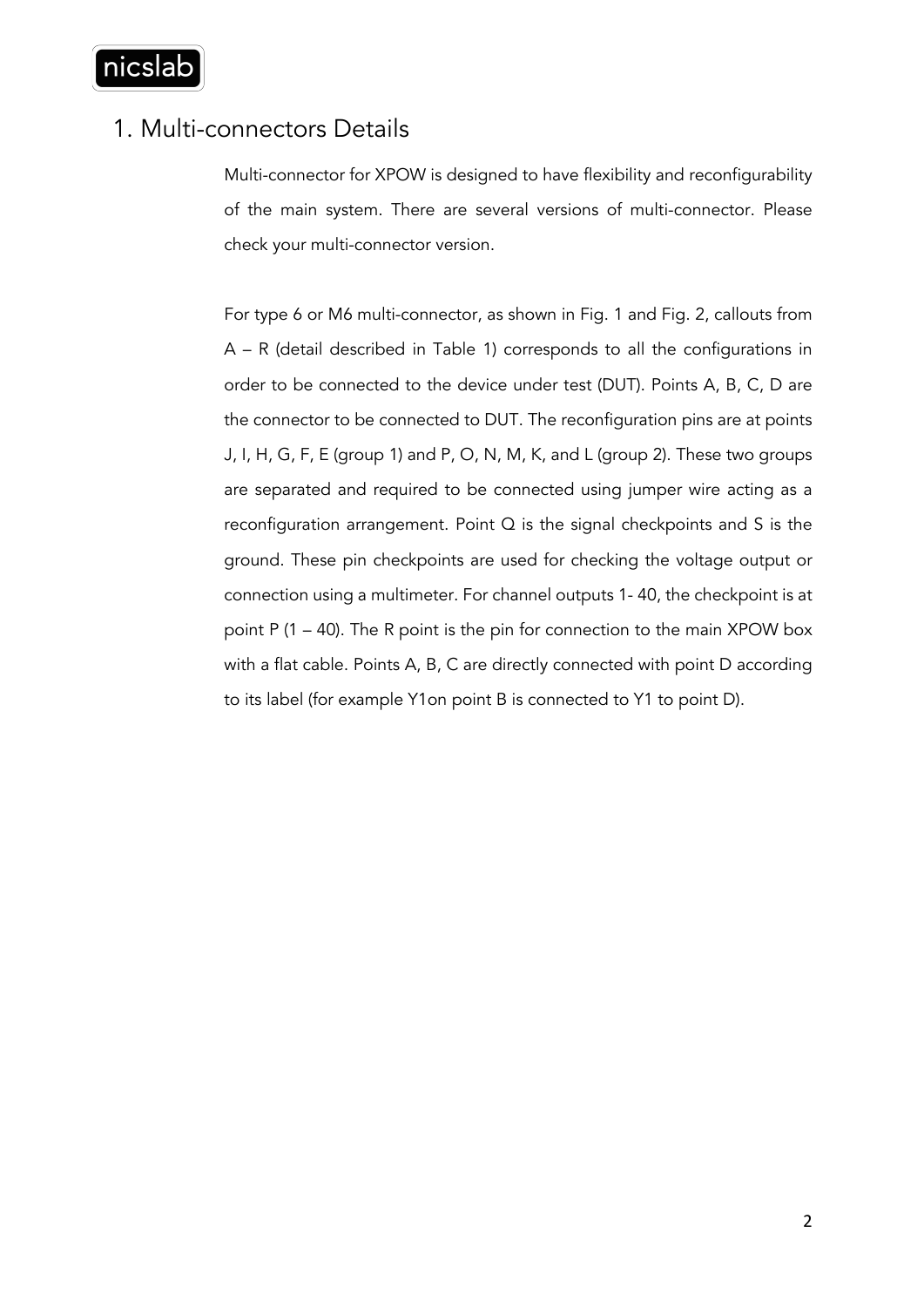M6

| Dimension                                                                                                                                                                                                                                                                                                                                                                                                                                                                                   |                                                                                                                                                                                                                                                                                                                                                                                                                                                                                                                 |                                           | : 20 (L) x 30 (W) x 1.2 (H) cm         |                                                                                                                                                                                                                                                                                                                                                                                    |                                                                                                                                                                                                                                                                                                                                                                                                                                                              |                              |                                                            |                                    |                                                   |                      |                                                                                                                                                                                                                                                                                                                                                                                                                                                                                                        |                               |                    |                                  |                                                                                                                                                                                                                                                                                                                                                                                                                                                                            |                   |                                                                                                                 |                               |                                                                                                                                                                                                                                                                                                                                                                                              |            |                      |                                 |                    |                        |                  |
|---------------------------------------------------------------------------------------------------------------------------------------------------------------------------------------------------------------------------------------------------------------------------------------------------------------------------------------------------------------------------------------------------------------------------------------------------------------------------------------------|-----------------------------------------------------------------------------------------------------------------------------------------------------------------------------------------------------------------------------------------------------------------------------------------------------------------------------------------------------------------------------------------------------------------------------------------------------------------------------------------------------------------|-------------------------------------------|----------------------------------------|------------------------------------------------------------------------------------------------------------------------------------------------------------------------------------------------------------------------------------------------------------------------------------------------------------------------------------------------------------------------------------|--------------------------------------------------------------------------------------------------------------------------------------------------------------------------------------------------------------------------------------------------------------------------------------------------------------------------------------------------------------------------------------------------------------------------------------------------------------|------------------------------|------------------------------------------------------------|------------------------------------|---------------------------------------------------|----------------------|--------------------------------------------------------------------------------------------------------------------------------------------------------------------------------------------------------------------------------------------------------------------------------------------------------------------------------------------------------------------------------------------------------------------------------------------------------------------------------------------------------|-------------------------------|--------------------|----------------------------------|----------------------------------------------------------------------------------------------------------------------------------------------------------------------------------------------------------------------------------------------------------------------------------------------------------------------------------------------------------------------------------------------------------------------------------------------------------------------------|-------------------|-----------------------------------------------------------------------------------------------------------------|-------------------------------|----------------------------------------------------------------------------------------------------------------------------------------------------------------------------------------------------------------------------------------------------------------------------------------------------------------------------------------------------------------------------------------------|------------|----------------------|---------------------------------|--------------------|------------------------|------------------|
| XX.                                                                                                                                                                                                                                                                                                                                                                                                                                                                                         | $\mathbf{x}$<br>$-74 - 66$<br>$\mathcal{A} \in \mathcal{A}$                                                                                                                                                                                                                                                                                                                                                                                                                                                     |                                           |                                        | 311.000                                                                                                                                                                                                                                                                                                                                                                            |                                                                                                                                                                                                                                                                                                                                                                                                                                                              |                              |                                                            |                                    |                                                   |                      | X5                                                                                                                                                                                                                                                                                                                                                                                                                                                                                                     |                               |                    |                                  |                                                                                                                                                                                                                                                                                                                                                                                                                                                                            |                   |                                                                                                                 |                               | 308<br>----------------------------<br>386, 396                                                                                                                                                                                                                                                                                                                                              |            |                      |                                 |                    |                        |                  |
|                                                                                                                                                                                                                                                                                                                                                                                                                                                                                             | $\frac{1}{1000} \cdot \frac{1}{1000} \cdot \frac{1}{1000} \cdot \frac{1}{1000} \cdot \frac{1}{1000} \cdot \frac{1}{1000} \cdot \frac{1}{1000} \cdot \frac{1}{1000} \cdot \frac{1}{1000} \cdot \frac{1}{1000} \cdot \frac{1}{1000} \cdot \frac{1}{1000} \cdot \frac{1}{1000} \cdot \frac{1}{1000} \cdot \frac{1}{1000} \cdot \frac{1}{1000} \cdot \frac{1}{1000} \cdot \frac{1}{1000} \cdot \frac{1$<br>a dia aldalahalahalahalahalahalahal<br><u>olololololololololololololololol</u><br>KIZD KINI_IQ_VIZD VIZI |                                           |                                        | the position of the control of the control of the control of the control of the control of<br>a a a a baix a baix a baix a baix a baix a baix<br><u>lalalala alalalalalalalalala ala</u><br>234 235 236 236 237 238 239 239 239 232 233 234 235 237 238 239 239 239 230 231 232 233                                                                                                | KIRLER TO YER YET<br>AND CONTRACT CHARGE WAS CONSTRUCTED VIOLATED AND THE VIOLATED AT A<br>pla algla algla la la la la la la la la la la<br><u>lale elalalalalalalalalalalalalalal</u> al<br>NO ATLAS AND STRIKES AND STALKING STALKING ONE AND AND ARRESTS AND AND<br>K03 XX1 TO Yao Yo1                                                                                                                                                                    |                              |                                                            | 93.                                |                                                   |                      | was the wid with the work that the wid with was too that that the work that the with with<br>ana ana amin'ny fivondronan-kaominin'i Gregory no ben'ny tanàna mandritry ny taona 2008–2014. Ila<br><u>ବାବାବାବାବାବାବାବାବାବାବାବାବାବାବାବା</u><br>GROSS AND ARRANGEMENT OF DUIDER ENTERTAINMENT<br>THE VALUE ALL PER THE WALL PLAT THE VALUE OF PAID AND ARREST PARTNER WAS THE THE<br><u> ⊚ ≎`© © © © © © © © © © © © © </u><br>No da xa kat as as ka ka as xa ku tar ye ata at ka as ye. Ka as ye ke      | X20 X41_TO_Y60 Y41            | X46-X21_TO_Y40-Y21 |                                  |                                                                                                                                                                                                                                                                                                                                                                                                                                                                            |                   | chain contexts in contexts we wrate to our terms of the section<br><u>lololololololololololololololololo</u> lo |                               | ALCOHOL: 49-38-38-39<br>X20-KL_TO_V20-YL                                                                                                                                                                                                                                                                                                                                                     |            |                      |                                 |                    |                        |                  |
|                                                                                                                                                                                                                                                                                                                                                                                                                                                                                             |                                                                                                                                                                                                                                                                                                                                                                                                                                                                                                                 |                                           |                                        |                                                                                                                                                                                                                                                                                                                                                                                    |                                                                                                                                                                                                                                                                                                                                                                                                                                                              |                              |                                                            | Ø.                                 |                                                   |                      |                                                                                                                                                                                                                                                                                                                                                                                                                                                                                                        |                               |                    |                                  |                                                                                                                                                                                                                                                                                                                                                                                                                                                                            |                   |                                                                                                                 |                               |                                                                                                                                                                                                                                                                                                                                                                                              |            |                      |                                 |                    |                        | M6 20191206      |
|                                                                                                                                                                                                                                                                                                                                                                                                                                                                                             | ŵ                                                                                                                                                                                                                                                                                                                                                                                                                                                                                                               |                                           |                                        |                                                                                                                                                                                                                                                                                                                                                                                    | COND1<br>and do in the contract of construction of contact of the series<br><b>ଜଳାବାରିକ କାରୀକାରୀକାରୀ କାରୀକାରୀକ କାର</b><br><u> ବାବାବାବାବାବାବାବାବାବାବାବାବାବାବାବା</u><br>DE 214 AP 12: 215 AV 177 214 AP 11: AN 101-214 AP 12: 216 AV 12: 212 AV<br>Section to Service Service Service Service Services<br>aa'a'a'a'a'a'a'a'a'a'a'a'a'a'a'a'a'a<br><u>se que aperenando apere</u> n<br>charge concerted cay course as car as an antiste antichi durante chi chi |                              |                                                            |                                    |                                                   |                      | COM-3<br>the maintenance describes that we describe the contract and other them with<br>ଜନ ବାରାଜାବାରାଜାବାରାଜ ବାରାଜାବାରାଜାବାରା<br><u>©®®©®®©®®®®®®®®®®®®</u><br>the team for your five the state that you had you are the team of the original three teams.<br>ning, the Palme, SacPalme, Go Palme, no Saltherne SacPalmente, SacPal<br>olo alolalalalalalala alola alolalala<br><u>lale alale lale la lale la lale la lale</u><br>Not obviously on the format development and the format of the format |                               |                    |                                  |                                                                                                                                                                                                                                                                                                                                                                                                                                                                            |                   |                                                                                                                 |                               |                                                                                                                                                                                                                                                                                                                                                                                              |            |                      |                                 |                    |                        |                  |
| CONFS.<br>i talah bahasa sebagai dan perbanyak perbanyak<br><u>olo olo olo olo olo lolo olo olo olo</u><br>and and an and an annual art.<br>Containing between the the third and an<br>as ans closed as a solor and all<br>ala alala alala alala alala alala ala<br>.<br>דומה המאוד המאוד המאוד המאוד המאוד המאוד המאוד המאוד המאוד המאוד המאוד המאוד המאוד.<br>דומה המאוד המאוד המאוד המאוד המאוד המאוד המאוד המאוד המאוד המאוד המאוד המאוד המאוד המאוד המאוד המאוד המאוד המא<br>CH120 101 |                                                                                                                                                                                                                                                                                                                                                                                                                                                                                                                 |                                           | CONFR                                  | <u>le elelelelelelele elelelelelelele</u> le<br>JON 499 ASS 2011 AND 450 ASS 2012 2013 ASS 2011 2012 AND AND AND AND AND 2022 2042<br>Partners Da Palm / Salfatha - Salfatha - Na Salfatha an Salfa ing Sal<br><b>Geleenderen Geleender</b><br><u>(a elolalelelelelele elola elolalelele</u><br>Consideration can also be clear are on on an on can assume on one as<br>CONTRACTOR | <1000.61                                                                                                                                                                                                                                                                                                                                                                                                                                                     |                              | Pin checkpaint - only for voltage check!!                  |                                    |                                                   |                      |                                                                                                                                                                                                                                                                                                                                                                                                                                                                                                        | 090341                        |                    |                                  | CONTS.<br>We can see the create that the top the changes are not the cap out the cap<br><u>olololololololololololololololo</u><br>and are lost any ten son and are contact the same and are any and the way<br>are similars and similars are and similars and similars and similars and similars are<br><b>GOOD COOP COOP COOP COOP</b><br><u> a a a a a a e a a a a a a a a a a a a a</u><br>A DOMESTIC OR EXPLOITED FOR A 200 FOR CHILD'S STEVEL OF DOMESTIC<br>01140-21 |                   |                                                                                                                 |                               | de la recipie de la caractería de la caractería de la caractería<br>iota'atoi'a'atoi'a'a'otoi'a'a'otoi'a'a'otoi'a'a'o<br><u>∣ตตติดศิลดิตศตติดศตติดศตศ</u><br>2011 11:00:24:00:28:00:00:20:26:27:28:22:00:22:00:22:00:00:00:28<br>Gy Skickety Stickety Stickety Stickety Gridwich Colorador Skickety<br><b>OF THE THE THE DETECTOR</b><br>IT WAS THE REPORT OF THE CONTRACTOR OF ALL ALL DEAD |            | $C(33) - 1$<br>CHOOL |                                 |                    |                        |                  |
| CHECO CHITA CHECK CLER CHECK CHECK CLERA CHECK CHIT CHECK CHECK CHECK CHECK CHECK CHECK CHECK CHECK CHECK CHECK CHECK CHECK CHECK CHECK CHECK CHECK CHECK CHECK CHECK CHECK CHECK CHECK CHECK CHECK CHECK CHECK<br>$\bullet$<br>$\Omega$<br>$\sim$<br>$\Omega$                                                                                                                                                                                                                              | $\bullet$<br>$\Omega$<br>$\bullet$                                                                                                                                                                                                                                                                                                                                                                                                                                                                              | $\bullet$<br>$\bullet$                    | $\bullet$<br>$\sim$                    | $\circ$<br>$\Omega$                                                                                                                                                                                                                                                                                                                                                                | $\Omega$<br>$\sigma$                                                                                                                                                                                                                                                                                                                                                                                                                                         | $\bullet$<br>$\Omega$        | $\bullet$                                                  | $\bullet$<br>$\bullet$             | $\bullet$                                         | $\bullet$            | $\circ$<br>$\Omega$                                                                                                                                                                                                                                                                                                                                                                                                                                                                                    | $\alpha$<br>$\Omega$          | $\bullet$          | $\bullet$                        | $\bullet$<br>$\bullet$                                                                                                                                                                                                                                                                                                                                                                                                                                                     | $\circ$           | $\bullet$<br>$\Omega$                                                                                           | $\bullet$                     | CHRS. CHRS. CHRZ<br>$\alpha$                                                                                                                                                                                                                                                                                                                                                                 | $\alpha$   | CHES<br>$\bullet$    | CHR2 CHR1 CHRC CH70<br>$\alpha$ | $\bullet$          | $\sim$                 | $\bullet$        |
| CH42<br>(3.00)<br><b>Child</b><br>Chine<br>Chest.<br>$\sim$<br>ä<br>$\sim$<br>$\ddot{\phantom{1}}$<br>$\ddot{\phantom{1}}$                                                                                                                                                                                                                                                                                                                                                                  | -CH13<br>$2444$<br>cast.<br>$\sim$<br>$\circ$<br>$\bullet$                                                                                                                                                                                                                                                                                                                                                                                                                                                      | 01:47<br>Chang.<br>$\bullet$<br>$\bullet$ | $\bullet$<br>$\bullet$                 | CHAN CING CISC CIST CIS2<br>$\bullet$<br>$\circ$                                                                                                                                                                                                                                                                                                                                   | CLI53<br>۰<br>$\circ$                                                                                                                                                                                                                                                                                                                                                                                                                                        | C1156<br>$\circ$<br>$\circ$  | CI 155<br>CI I56<br>$\circ$                                | CI 157<br>۰                        | CI ISB<br>CI E9<br>$\circ$<br>۰                   | C1120<br>$\circ$     | CIRL.<br>$\circ$                                                                                                                                                                                                                                                                                                                                                                                                                                                                                       | C1R2<br>C1132<br>۰<br>$\circ$ | C1124<br>۰         | C1125<br>CIIB6<br>$\circ$<br>۰   | CI B7<br>$\sim$                                                                                                                                                                                                                                                                                                                                                                                                                                                            | C1126<br>$\sim$   | $139$<br>CLIPD:<br>$\circ$<br>۰                                                                                 | C171<br>۰                     | CLIPS.<br>۰                                                                                                                                                                                                                                                                                                                                                                                  | C1172<br>۰ | C174<br>۰            | CI 75<br>$\sim$                 | C1.72<br>$\bullet$ | (177 (178<br>$\sim$    | $\sim$           |
| $<$ 156<br>CHOS FIRST<br>CALL:<br>$\bullet$<br>$\bullet$<br>۰<br>KFOW_PL_120-101<br>as as a sangalalala sa sa sa<br><u>lole dole elolololololololololololololo</u>                                                                                                                                                                                                                                                                                                                          | cion case<br>$\bullet$<br>۰<br>$\circ$<br>$\bullet$<br>10.1                                                                                                                                                                                                                                                                                                                                                                                                                                                     | CHA<br>$\circ$                            | CHOC CH29 CH2X<br>$\bullet$<br>$\circ$ | CH27<br>$\bullet$<br>$\circ$<br>XFOW N 100-81<br><b>Grandalandalar and and an</b><br><u>le olololololololo dolo olololololo</u>                                                                                                                                                                                                                                                    | C-01 C-25<br>CH2/<br>$\bullet$<br>$\bullet$<br>Co.                                                                                                                                                                                                                                                                                                                                                                                                           | CH25<br>$\circ$<br>CTM1<br>۰ | $C$ H22<br>C(1)<br>۰<br>$\circ$<br>CPS<br>$\bullet$<br>Grd | CH22<br>$\circ$<br>$\bullet$<br>Ÿ. | CHIO<br>۰<br>that cars<br>$\circ$<br><b>Circl</b> | CHIE<br>$\circ$<br>۰ | CHL7<br>CHIE<br>۰<br>$\Omega$<br>and a<br>02012<br>$\bullet$<br><b>Clutch</b>                                                                                                                                                                                                                                                                                                                                                                                                                          | CH'S<br>$\circ$               | CHIS<br>$\circ$    | $C+17$<br>$\bullet$<br>$\bullet$ | CHIC<br>$crit$<br>$\circ$<br>XPON/ N 40-21<br><b>a de el de el de el de el de el de el de e</b><br><u>colo colo colo dolo colo colo c</u>                                                                                                                                                                                                                                                                                                                                  | CHOS<br>$\bullet$ | O(1)<br>۰<br>C.                                                                                                 | CHA<br>$\Omega$<br><b>FOR</b> | C <sub>2</sub><br>۰<br>$\circ$<br><b>OCCOSED DESCRIPTIONS</b><br><u>lolo olo olololololo dolo ololololo</u>                                                                                                                                                                                                                                                                                  | C MS.<br>۰ | Cutt<br>XPOW_IN_20-1 | CHI<br>۰                        | CHA<br>۰           | CHZ<br>$\circ$<br>1.14 | CH1<br>$\bullet$ |
|                                                                                                                                                                                                                                                                                                                                                                                                                                                                                             |                                                                                                                                                                                                                                                                                                                                                                                                                                                                                                                 |                                           |                                        |                                                                                                                                                                                                                                                                                                                                                                                    | <u>asaacaasaaaaaaaaaaaaa</u><br>a a qua qua a qua a qua qua qua qua qu                                                                                                                                                                                                                                                                                                                                                                                       | XPON N 30-61                 |                                                            |                                    | <b>HM</b>                                         |                      | $\circ$ . The state of the state state state $\circ$<br><u>la a alala alala a alala alala alalala</u>                                                                                                                                                                                                                                                                                                                                                                                                  | XPOW_BL_60-41                 |                    |                                  |                                                                                                                                                                                                                                                                                                                                                                                                                                                                            |                   |                                                                                                                 |                               |                                                                                                                                                                                                                                                                                                                                                                                              |            |                      |                                 |                    | Ž.                     |                  |





Fig. 2 M6 – Multi-Connector configuration - 2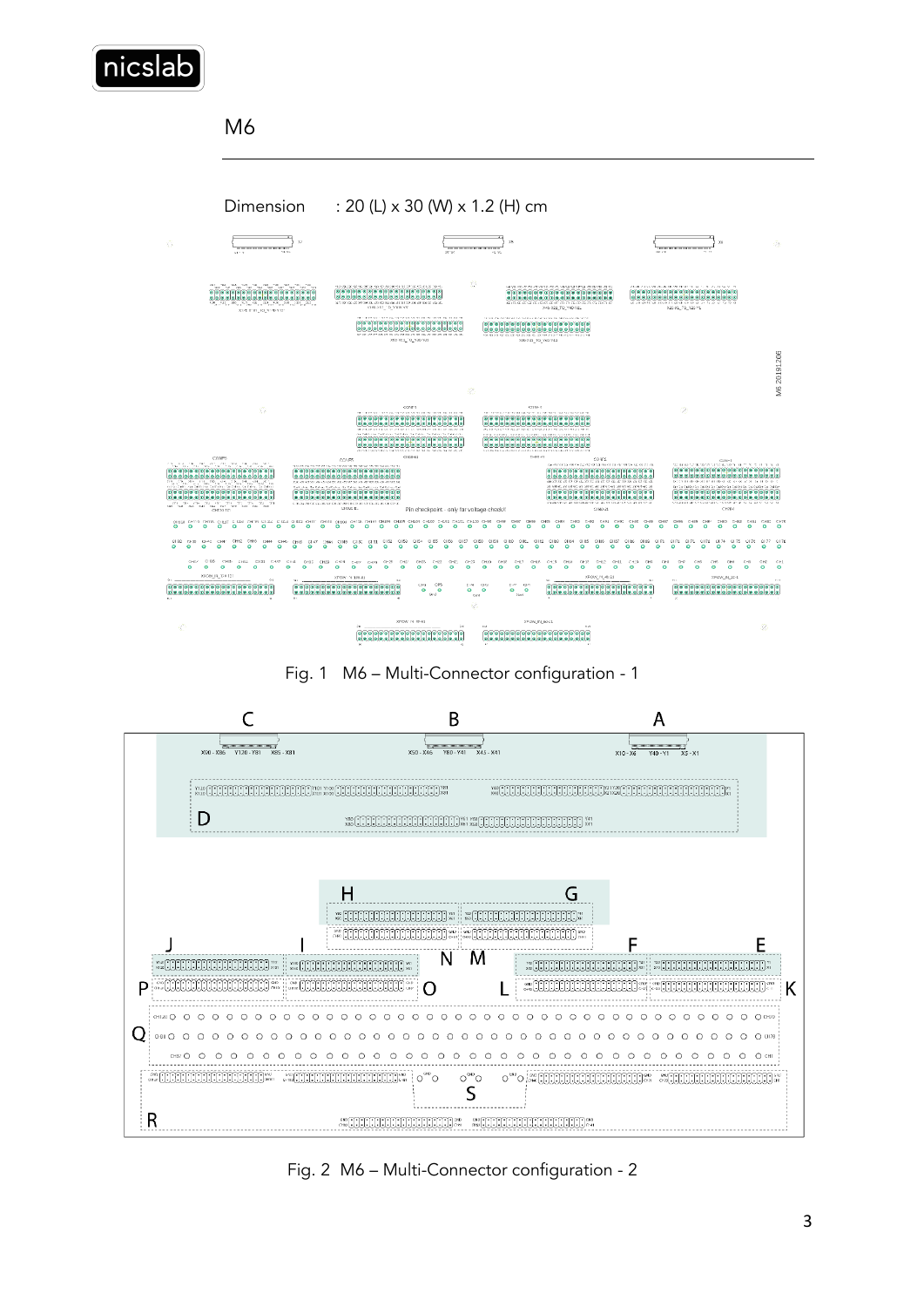

| Callout      | <b>Component Description</b>                                    |  |  |  |  |  |  |
|--------------|-----------------------------------------------------------------|--|--|--|--|--|--|
| A            | FPC-1 50 pins (X10-X6, Y40-Y1, X5-X1)                           |  |  |  |  |  |  |
| B            | FPC-2 50 pins (X50-X46, Y80-Y41, X45-X41)                       |  |  |  |  |  |  |
| $\mathsf{C}$ | FPC-3 50 pins (X90-X86, Y120-Y81, X85-X81)                      |  |  |  |  |  |  |
| D            | 2x20-1 pin male header 2.54 mm (X1-X120, Y1-Y120)               |  |  |  |  |  |  |
| E            | 2x20-2 pin male header 2.54 mm (X1-X20, Y1-Y20)                 |  |  |  |  |  |  |
| F            | 2x20-3 pin male header 2.54 mm (X21-X40, Y21-Y40)               |  |  |  |  |  |  |
| G            | 2x20-4 pin male header 2.54 mm (X41-X60, Y41-Y60)               |  |  |  |  |  |  |
| H            | 2x20-5 pin male header 2.54 mm (X61-X80, Y61-Y80)               |  |  |  |  |  |  |
| $\mathsf{I}$ | 2x20-6 pin male header 2.54 mm (X81-X100, Y81-Y100)             |  |  |  |  |  |  |
| J            | 2x20-7 pin male header 2.54 mm (X101-X120, Y101-Y120)           |  |  |  |  |  |  |
| K            | 2x20-9 pin male header 2.54 mm (GNDs (top), C1-20 (bottom))     |  |  |  |  |  |  |
| L            | 2x20-8 pin male header 2.54 mm (GNDs (top), C21-40 (bottom))    |  |  |  |  |  |  |
| M            | 2x20-10 pin male header 2.54 mm (GNDs (top), C41-60 (bottom))   |  |  |  |  |  |  |
| $\mathsf{N}$ | 2x20-11 pin male header 2.54 mm (GNDs (top), C61-80 (bottom))   |  |  |  |  |  |  |
| $\bigcirc$   | 2x20-12 pin male header 2.54 mm (GNDs (top), C81-100 (bottom))  |  |  |  |  |  |  |
| P            | 2x20-13 pin male header 2.54 mm (GNDs (top), C101-120 (bottom)) |  |  |  |  |  |  |
| $\Omega$     | Channel 1 - 120 output check point pin (1-120)                  |  |  |  |  |  |  |
| R            | 1-120 CH in male pin header 2.54 mm (1-120)                     |  |  |  |  |  |  |
| $\mathsf S$  | GND check point (6 pin)                                         |  |  |  |  |  |  |

|  | Table 1: M6- Multi-Connector point information |  |
|--|------------------------------------------------|--|
|--|------------------------------------------------|--|



Fig. 3 M6 – Multi-connector configuration at point A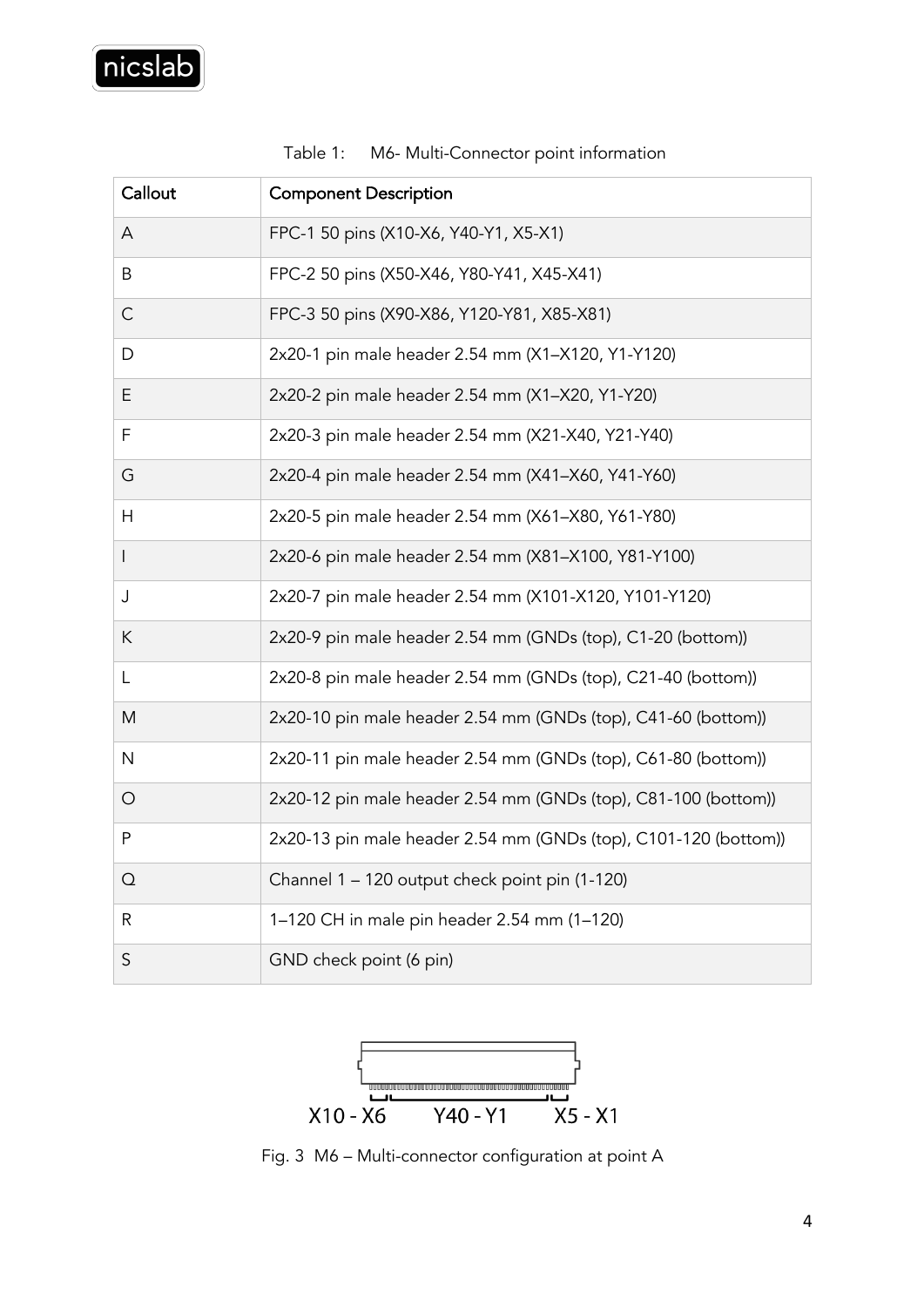





Fig. 5 M6 – Multi-connector configuration at point C



Fig. 6 M6 – Multi-connector configuration at point D

Table 1 is the description of each point of the multi-connector PCB. The code X and Y with corresponds number or same number mean it is connected to each other. Callout A, B, and C sections are connected to D, also the same case for Callout E, F, G, H, I, J which are connected to D. For example: pin Y1 at point A (FPC-1 50 pin) is connected to Y1 at point D (2x20-1 pin header) and Y1 at point E (2x20-2 pin header). Another example, pin X3 at point D (2x20-1 pin header) is connected to X3 at point E (2x20-2 pin header).

Point R is the point of connectors that need to be connected to the main system. These points and cable configuration are preconfigured as factory default where GND and correspond channel outputs from the main system are connected to multi-connectors.

Point P, O, K and L are connectors that are directly connected/corresponded to point R where on the top line are GND and bottom line (C1 – C120) are channel outputs. In default factory configuration (with a cable attached to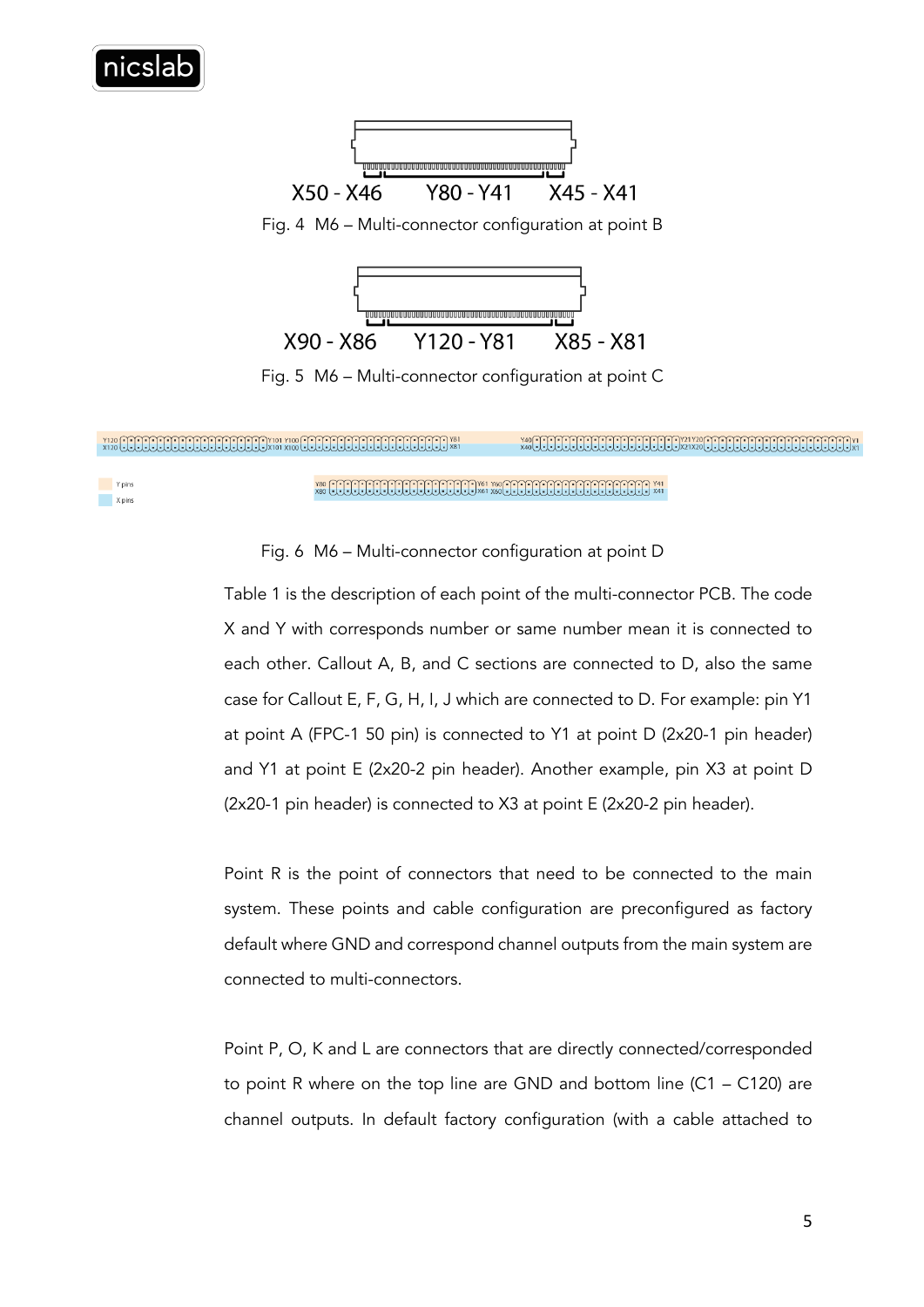

point J, I, F, E, P, O, K and L) X1 – X120 are grounded and Y1 – 120 are

channels.



Fig. 7 M6 – Multi-connector configuration example

Example on how to configure multi-connectors to test the device:

## Example 1

Suppose you have DUT with pin header 2.54 mm connectors with 8 channel input. With default factory configuration, channels 1 – 8 of DUT can be directly connected to point D. You may select output from X1 – X120 at point D for grounds and Y1 – Y120 at point D for signals (with default configuration).

## Example 2

Suppose you have a chip with FFC/FPC-50 pin connector. You would like to select and configure point A (FPC-1 50 pin) for your DUT. In default configuration (jumper wire default), all Ys is the signals, and Xs are the ground.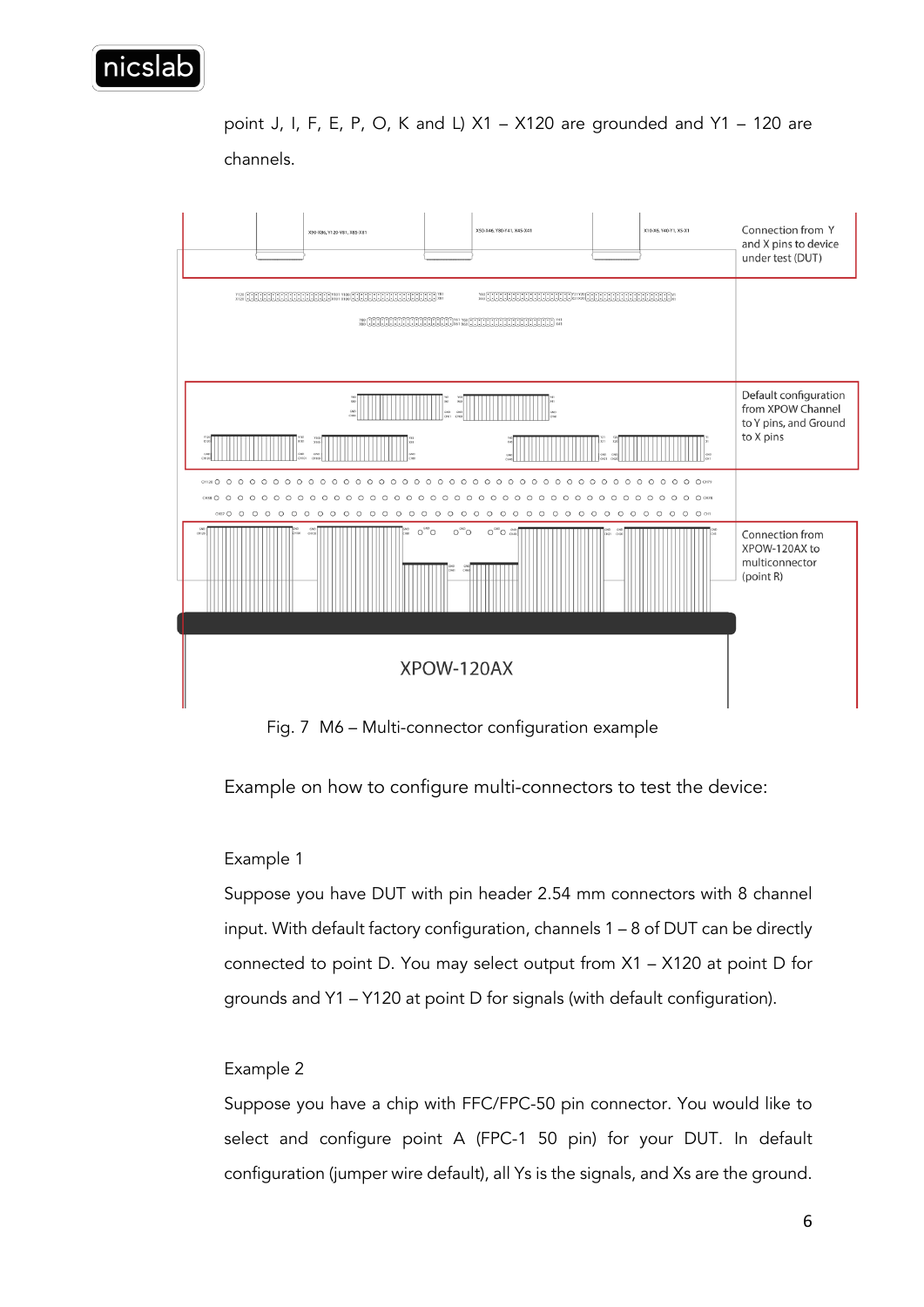

At point A, the default configuration is 40 channel signals (Ys), and 10 ground lines (Xs). To set X as another signal, you may set this by assigning the jumper signal (at points F, E, K, and L) to the corresponded output point.

## 2. Company Policy

Warranty – We guarantee to provide accurate descriptions and a high-quality product. Please do not hesitate to contact us at support@nicslab.com for any inquiries related to the product.

If you have any problems with your order, please notify us within 60 days from the date of shipment of any defects. You agree to pay for the return shipping on exchanges and returns and we will reimburse this cost upon verification of a defect with the product. Moreover, a warranty will not apply if the product has been subject to misuse, neglect, accident, modification, or has been soldered or altered in any way.

Return and refund policy – If you are not happy with the product you purchased, for any reason, it is possible to return it for a refund within 5 days of receipt (10 days for an exchange).

Please advise us by email: support@nicslab.com for return authorization.

- Return for refund: within 5 days of receiving your product. (unopened)

- Return for replacement: within 10 days of receiving your product. (damaged or defective)

Please note that no return will be accepted without a return authorization. A return must be in its original and clean condition. Return in a damaged, scratched or burnt condition will not be accepted. The product must be returned in its original packaging with its receipt and a small note for the reason of the return. This will help us to serve you better and improve our products. Reimbursement only applies upon the confirmation of the abovementioned conditions.